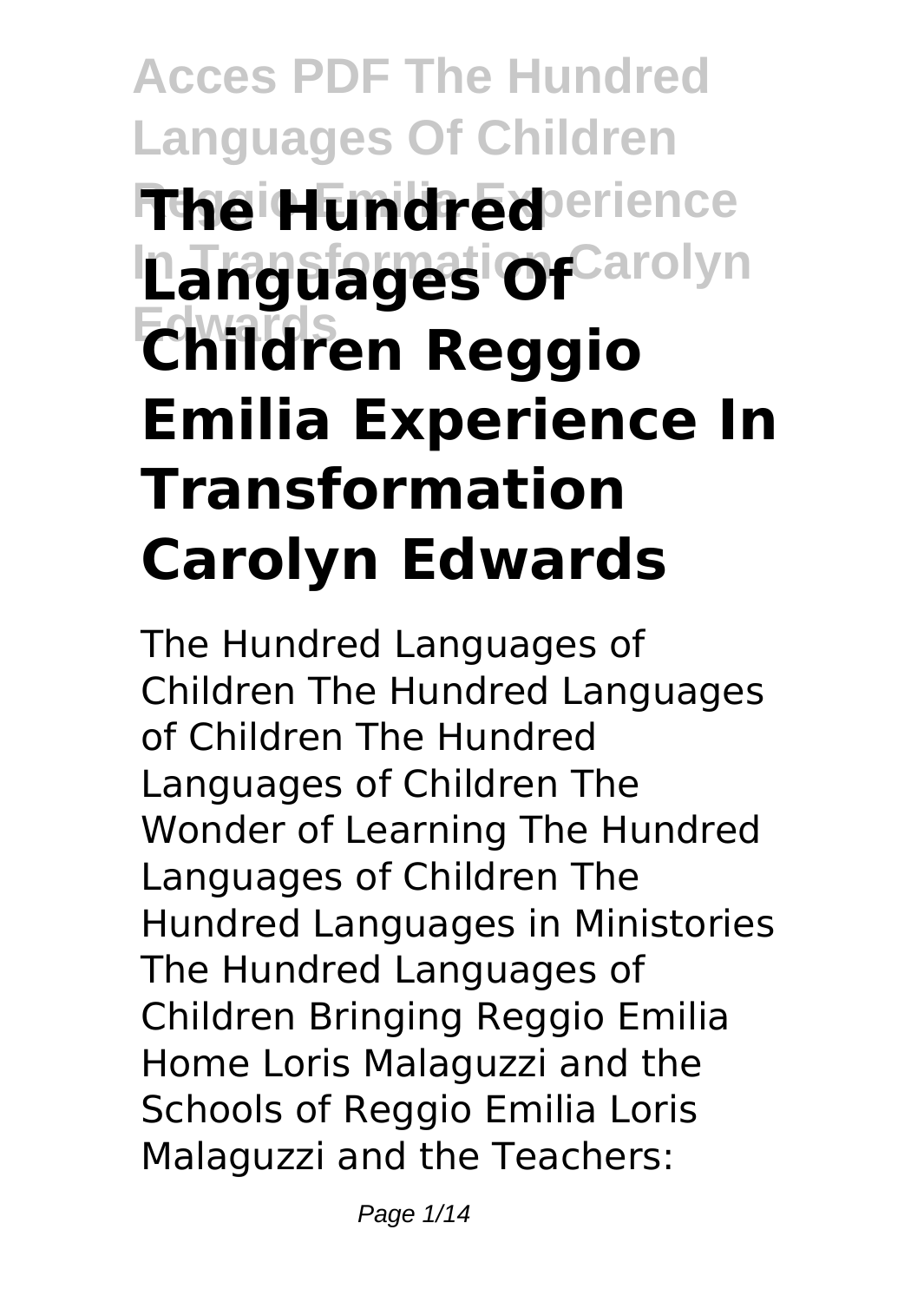**Dialogues on Collaboration and** Conflict among Children, Reggio **Edwards** Reggio Emilia Introducing Emilia 1990 In Dialogue with Malaguzzi Art and Creativity in Reggio Emilia Commentaries for a code to reading the exhibition In the Spirit of the Studio Working in the Reggio Way Children, the War and Us Insights and Inspirations from Reggio Emilia Design/Progettazione in infanttoddler centres and preschools Everything Has a Shadow, Except Ants

*RPNS: The 100 Languages of Children* **The Hundred Languages of Children by Loris Malaguzzi~Founder of the Reggio Emilia Approach** *The Hundred Languages Of* Page 2/14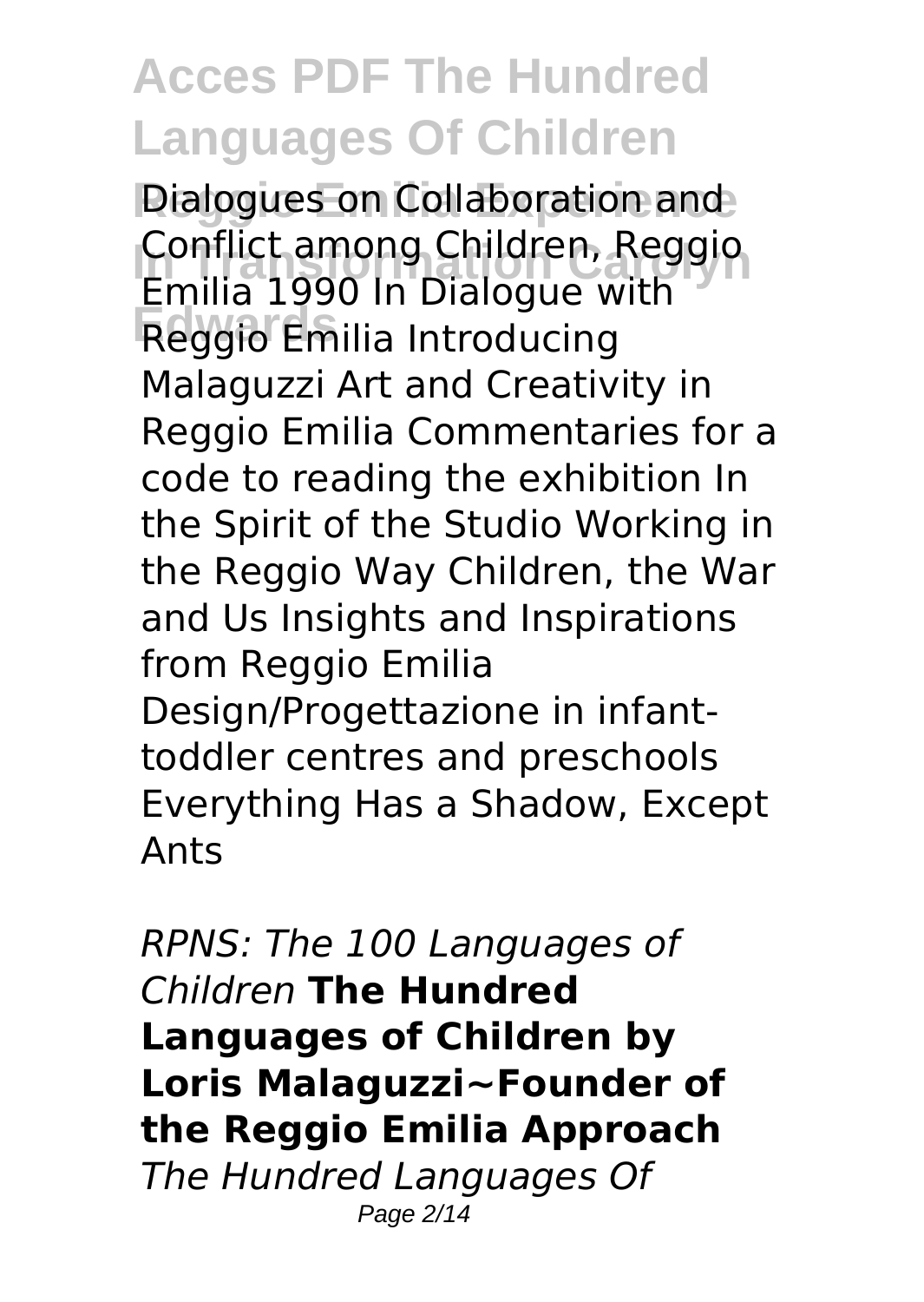**Reggio Emilia Experience** *Children* The Hundred Languages of Children The Hundred<br>Languages of Children **Hundred Edwards Languages of Children Languages of Children Hundre Hundred Languages by Loris Malaguzzi The Hundred Languages of Children** The Hundred Languages of Children~Loris Malaguzzi Understanding Our Children: The Hundred Languages of Children *The Hundred Languages of Children* The Hundred Languages Illuminated Poem By: Sarah McRoberts *Introduction to the \"Hundred Languages of Children\" The Hundred Languages of Children at WoW* **100 Languages of Children: Loris Malaguzzi, Reggio Emilia** St. Mary's Child Center - The Hundred Languages of Children Page 3/14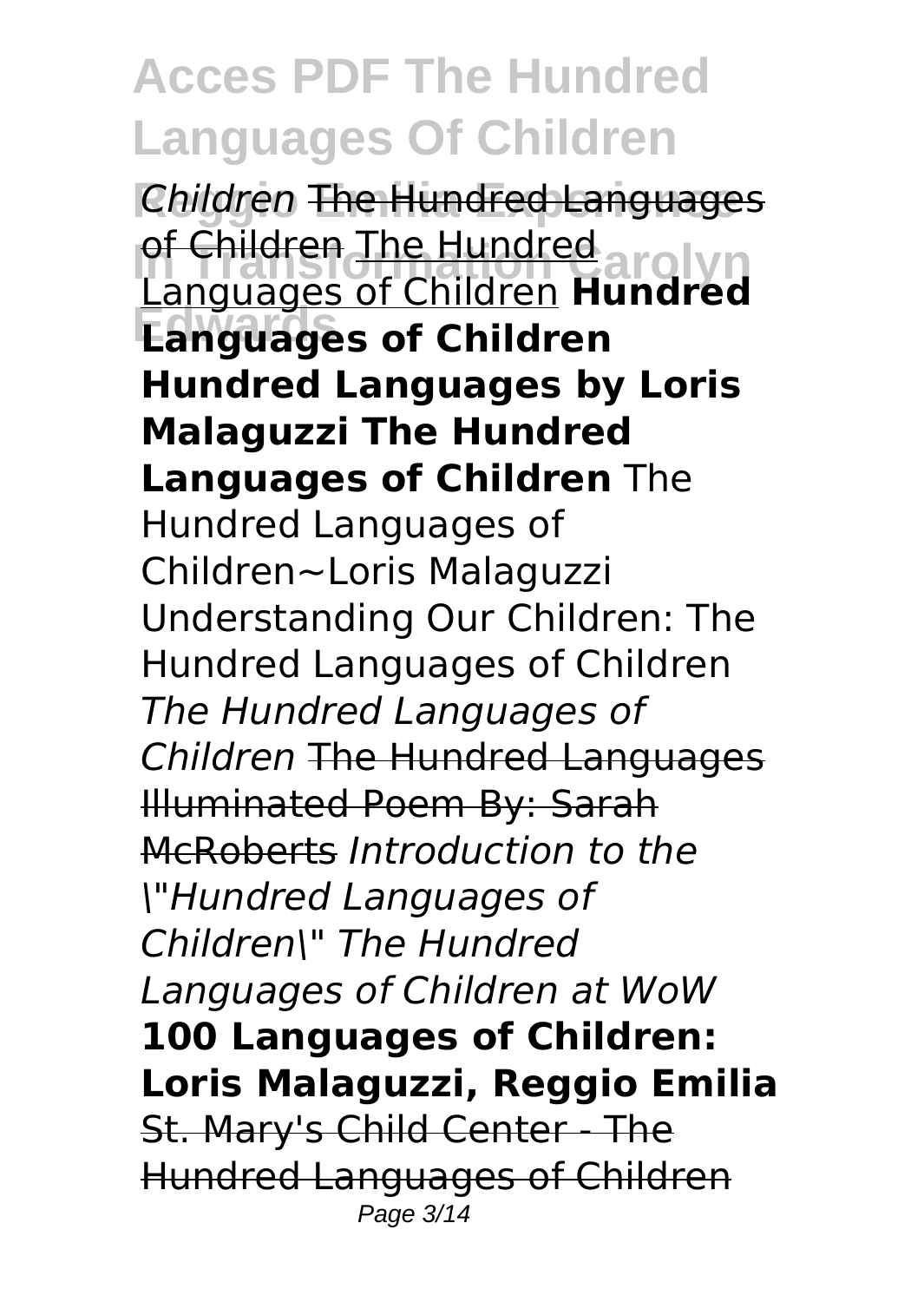(2009) Wonder of Learning the **Hundred Languages of Children**<br>Archibit in Besten Bessie Inspires **Edwards** Leaf Studies: One Hundred exhibit in Boston Reggio-Inspired Languages of Children {PART 2} *The Hundred Languages of Children* **The hundred languages of children: The Reggio Emilia Approach** The Hundred Languages Of Children The Hundred Languages. The hundred languages is a key principle of the Reggio-inspired approach. It refers to communication and emphasizes the importance of providing children with one hundred ways to share their thinking of the world around them. The hundred languages also represent the infinite amount of potential each child naturally has and each Page 4/14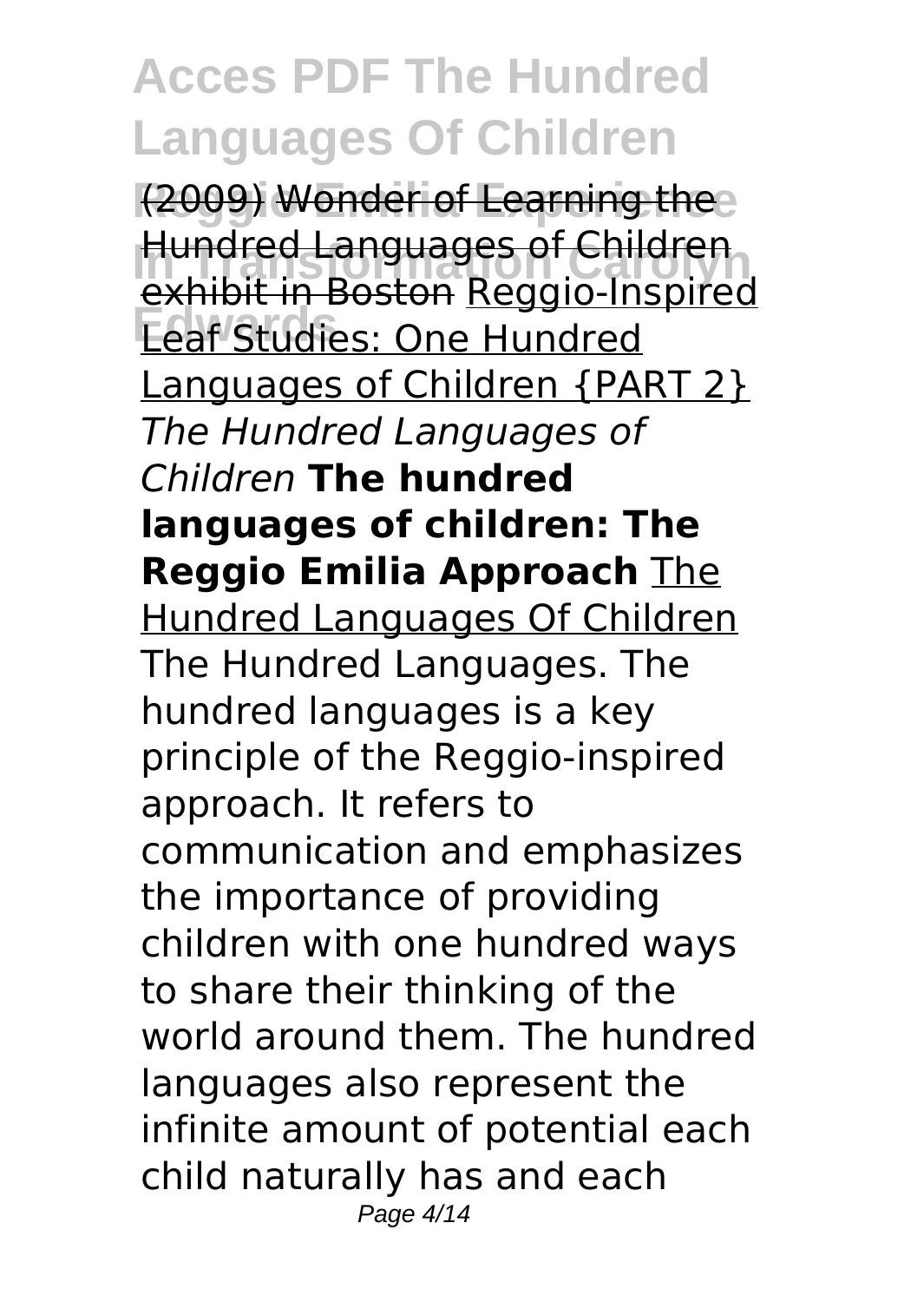child's individual view and take of **their community**tion Carolyn

**The Hundred Languages of** Children | The Compass School The Hundred Languages of Children: The Reggio Emilia Experience in Transformation, 3rd Edition. Carolyn Edwards. 4.7 out of 5 stars 92. Paperback. \$37.00. Only 14 left in stock (more on the way). Emergent Curriculum. Elizabeth Jones. 4.7 out of 5 stars 21.

Amazon.com: Hundred Languages of Children: The Reggio ... The Hundred Languages of Children: The Reggio Emilia Experience in Transformation, 3rd Edition. 3rd Edition. by Carolyn Edwards (Editor), Lella Gandini Page 5/14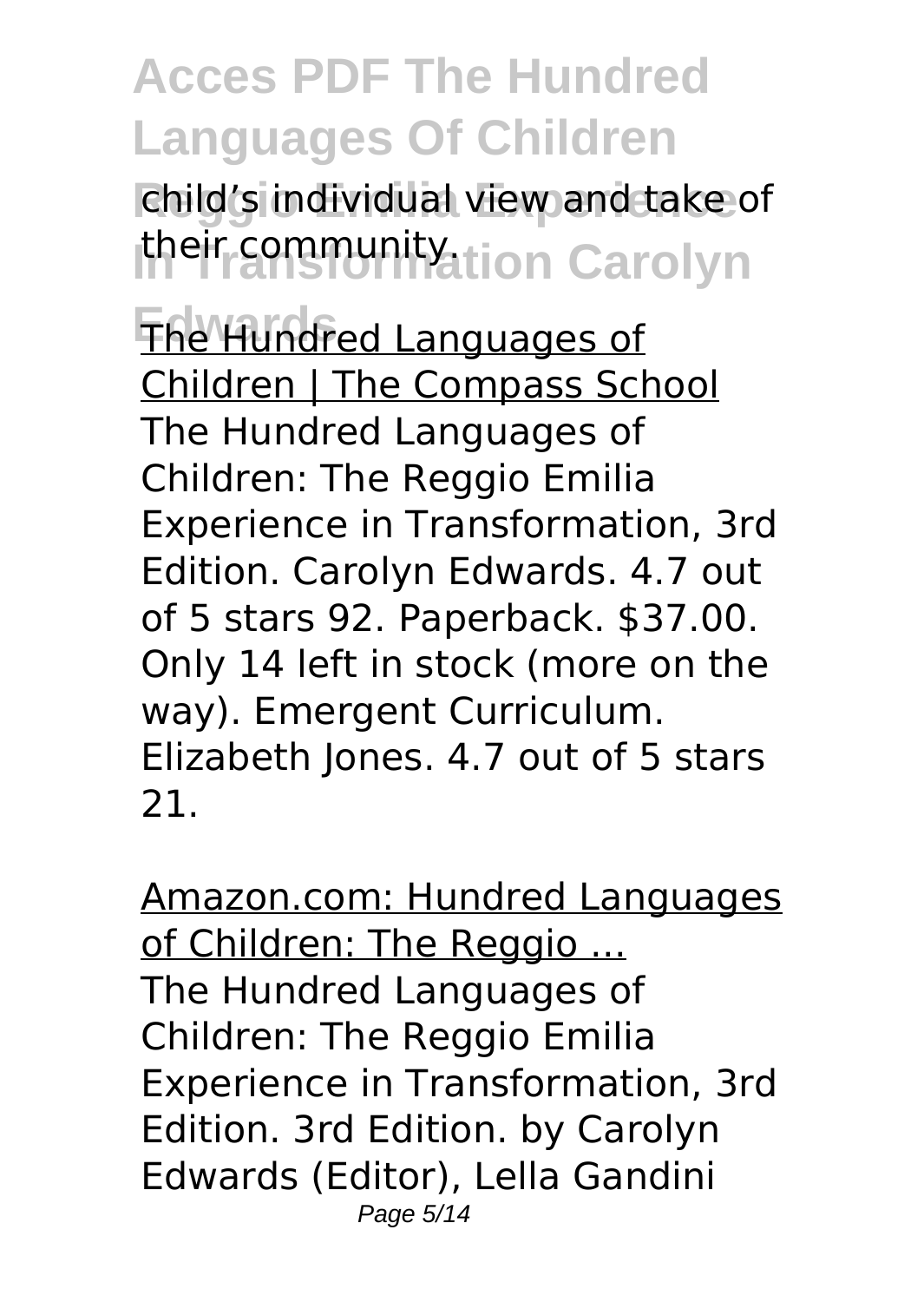**Reggio Emilia Experience** (Editor), George Forman (Editor) & 0 more. 4.8 out of 5 stars 105 **Edwards** ratings.

The Hundred Languages of Children: The Reggio Emilia ... The Hundred Languages of Children. At Reggio Kids children use their "hundred languages" to work through experiences and projects. These languages are symbolic and include drawing, sculpting, dramatic play, writing, and painting etc. They are used to represent children's thinking and theories around a topic or an encounter with a learning experience.

Reggio Kids | The Hundred Languages of Children Instead of purchasing plastic toys Page 6/14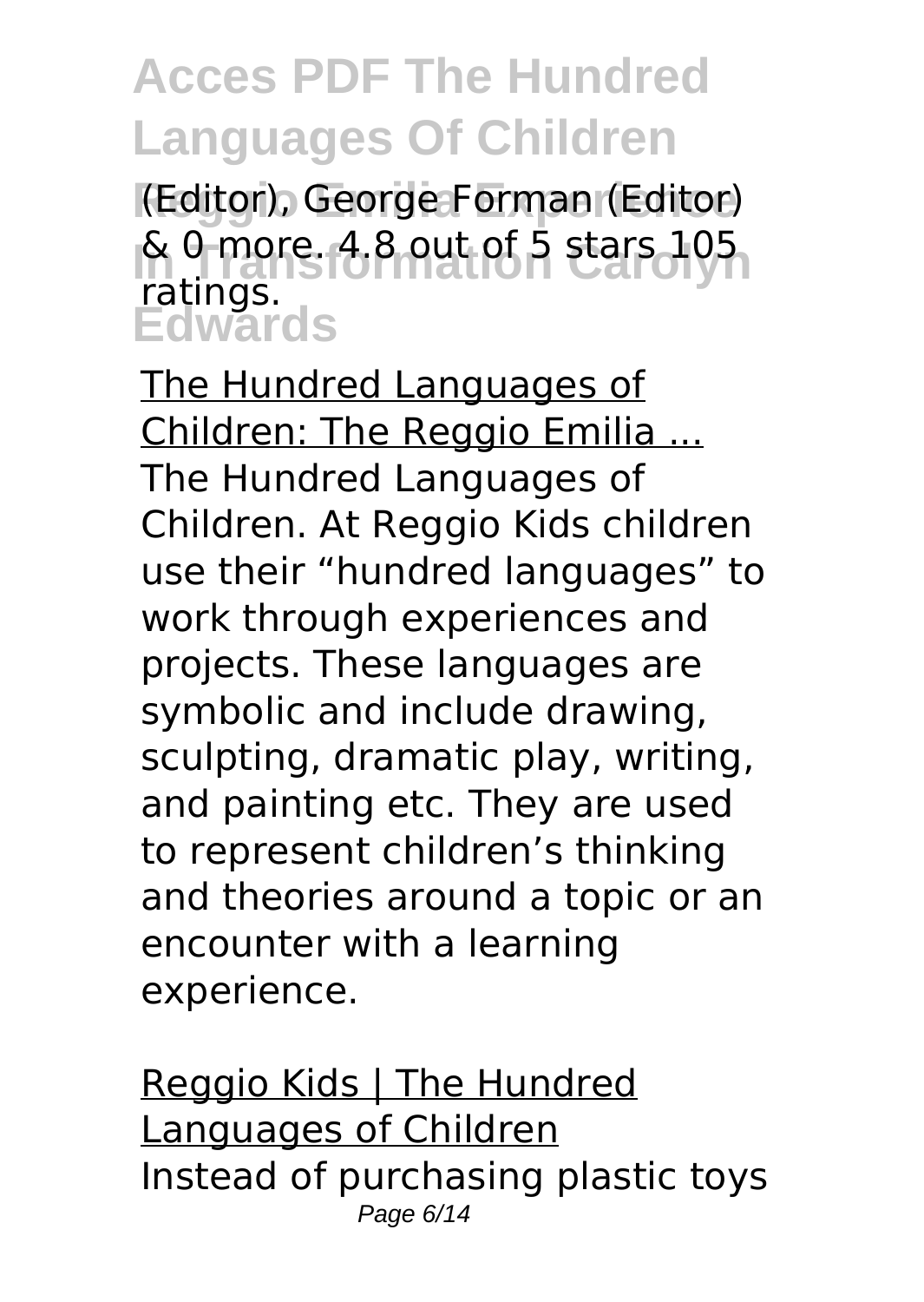or "child-versions" of real ence **Products, Reggio Emilia teachers Edwards** materials in the classroom that will use natural and sensory speak to a variety of the hundred languages of children, such as: buttons, kitchen utensils and tools, scarves, fabric, shells and rocks, plants and flowers, cardboard tubes, mirrors, yarn, wooden blocks, and real art supplies like paints, pencils, and brushes. Materials like these engage children's senses of touch and sight, smell ...

The Hundred Languages of Children: What They Are & How ... The Hundred Languages of Children by Carolyn Edwards, Lella Gandini, and George Forman, Editors - Praeger - ABC-Page 7/14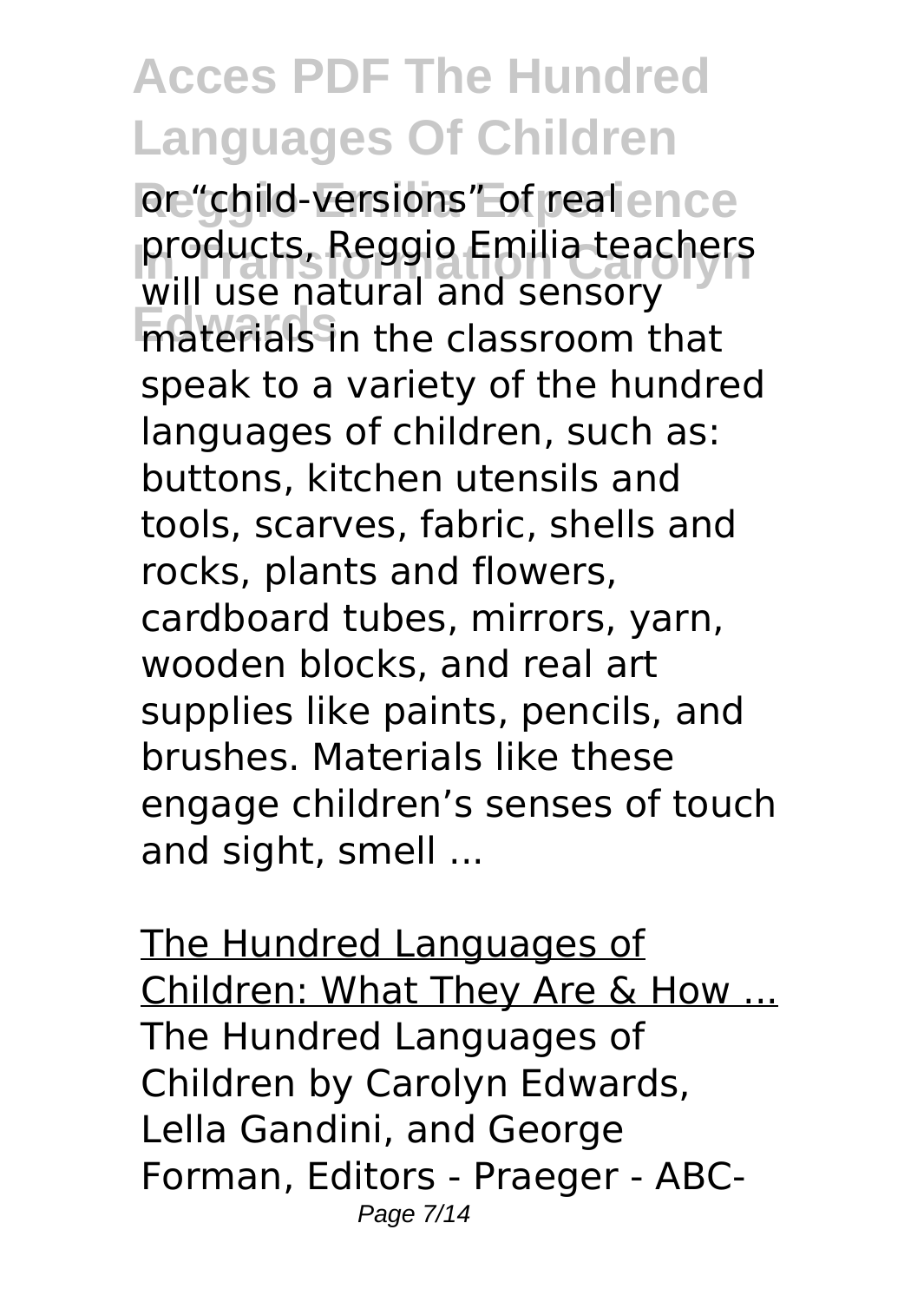**Reggio Emilia Experience** CLIO The Hundred Languages of **Children Reggio Emilia is a fast-**<br>Carolyna Italian city located in a **Edwards** fertile agricultural region, famous growing Italian city located in a for Reggiano parmesan cheese and everyday quality of life.

The Hundred Languages of Children by Carolyn Edwards ... The Hundred Languages of Children. : The Reggio Emilia Approach--advanced Reflections. Carolyn P. Edwards, Lella Gandini, George E. Forman. Greenwood Publishing Group, 1998 - Education - 488 pages....

The Hundred Languages of Children: The Reggio Emilia ... These languages (the Hundred Languages of Children) are symbolic and are open to the Page 8/14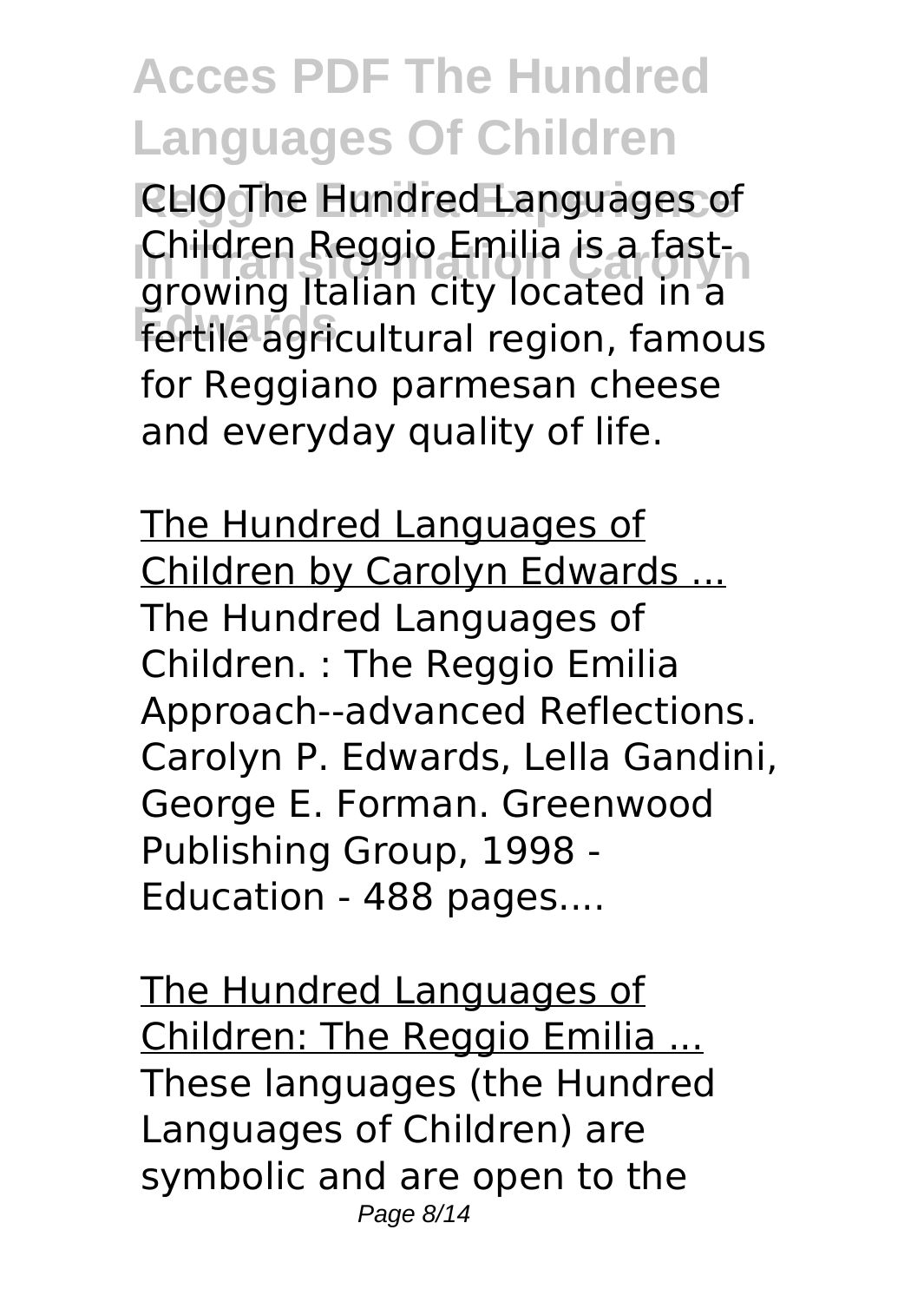endless potentials in children.e **In Transformation Carolyn** child's ability to wonder. It is the **Edwards** belief that there are "multiple They believe in the potential of a ways of seeing and multiple ways of being." http://www.reggiochildr en.it/2011/09/2617/notizia-diprova-consulenza/?lang=en

#### The 100 Languages - Reggio Emilia

Malaguzzi penned a poem 'The 100 Languages of Children' in which he acknowledged the 'infinite ways that children can express, explore, and connect their thoughts, feelings and imaginings'. The poem illustrates the myriad methods and mediums that children seek out in order to express their ideas, theories, thoughts, feelings, Page 9/14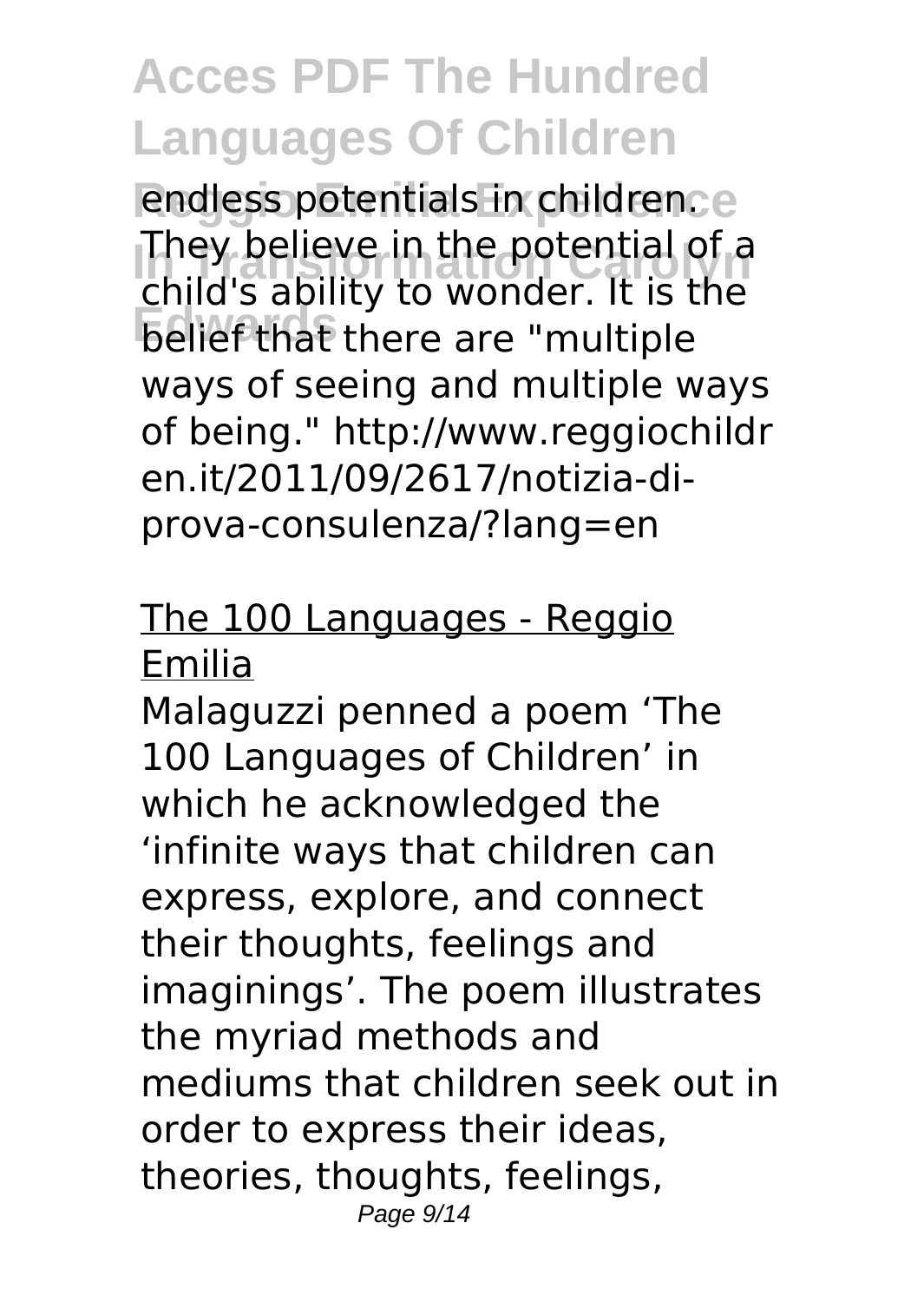frustrations, discoveries, rience understanding and knowledge.

The 100 Languages Of Children -Early Learning & Kinder The hundred languages of children. The term "hundred languages of children" refers to the many ways that children have of expressing themselves. Reggio teachers provide children different avenues for thinking, revising, constructing, negotiating, developing and symbolically expressing their thoughts and feelings.

Reggio Emilia approach - Wikipedia Start your review of The Hundred Languages of Children: The Reggio Emilia Approach Advanced Page 10/14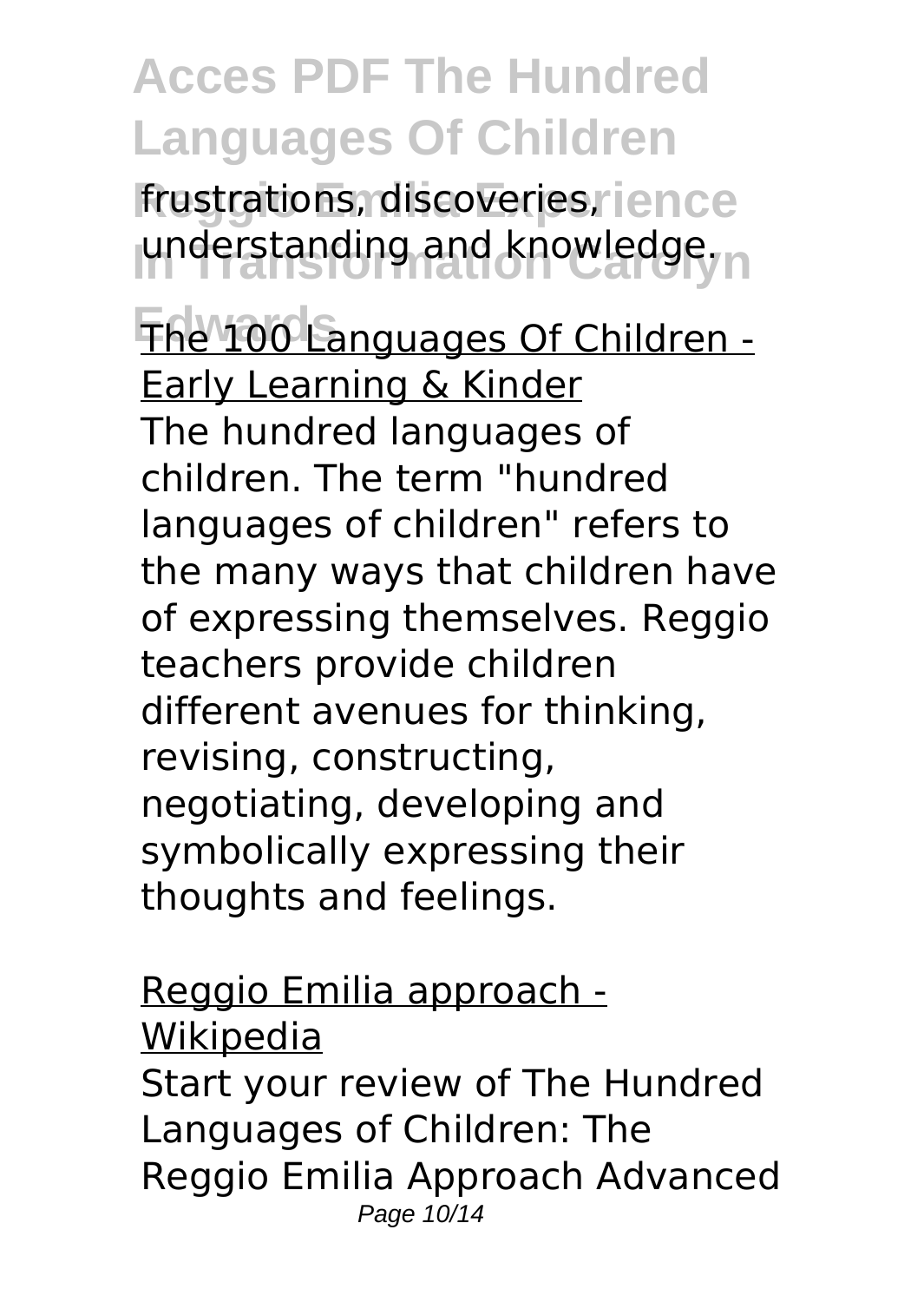Reflections Write a review Apr 17, **2015 Emily rated it it was ok ryn Edwards** review of another edition

The Hundred Languages of Children: The Reggio Emilia ... The Hundred Languages are described as being expressive, communicative, symbolic, cognitive, ethical, metaphorical, logical, imaginative and relational. Although verbal language is recognised as being very important, particularly in negotiating, Reggio educators believe that many educational systems restrict children to the verbal/linguist means of communication.

The Hundred Languages of Children - Reggio Australia Page 11/14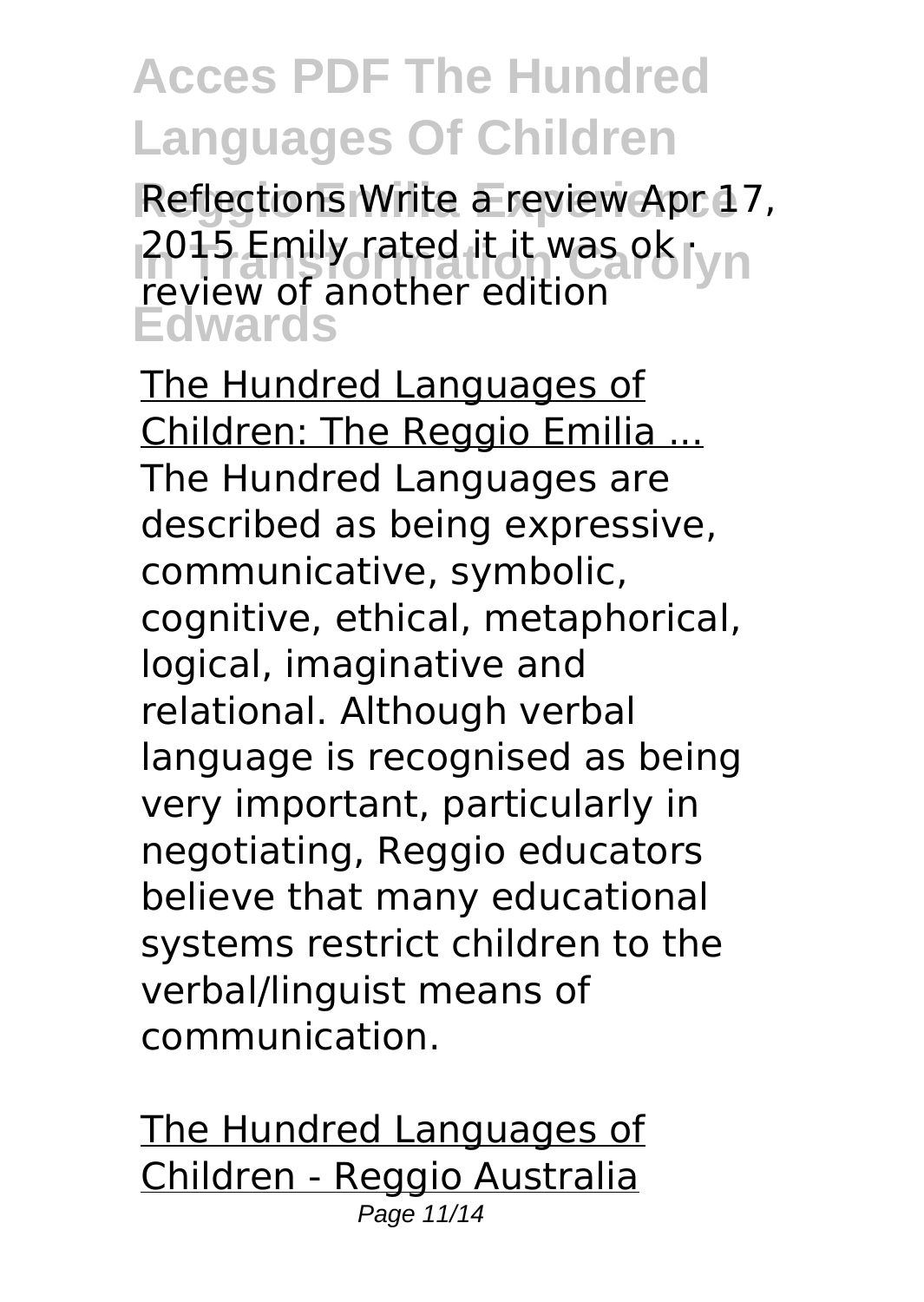**The Hundred Languages of nce** Children This poem by Loris<br>Malaguzzi, the foundar of the VID **Edwards** Reggio-Emilia approach, Malaguzzi, the founder of the beautifully conveys the important roles imagination and discovery play in early childhood learning.

The Hundred Languages of Children : The Little School The travelling exhibition The Hundred Languages of Children has been telling the story of Reggio Emilia's experience of education to thousands of visitors around the world since 1981, through images, stories, drawings and first hand accounts.

The Hundred Languages of Children | Reggio Children The child has a hundred Page 12/14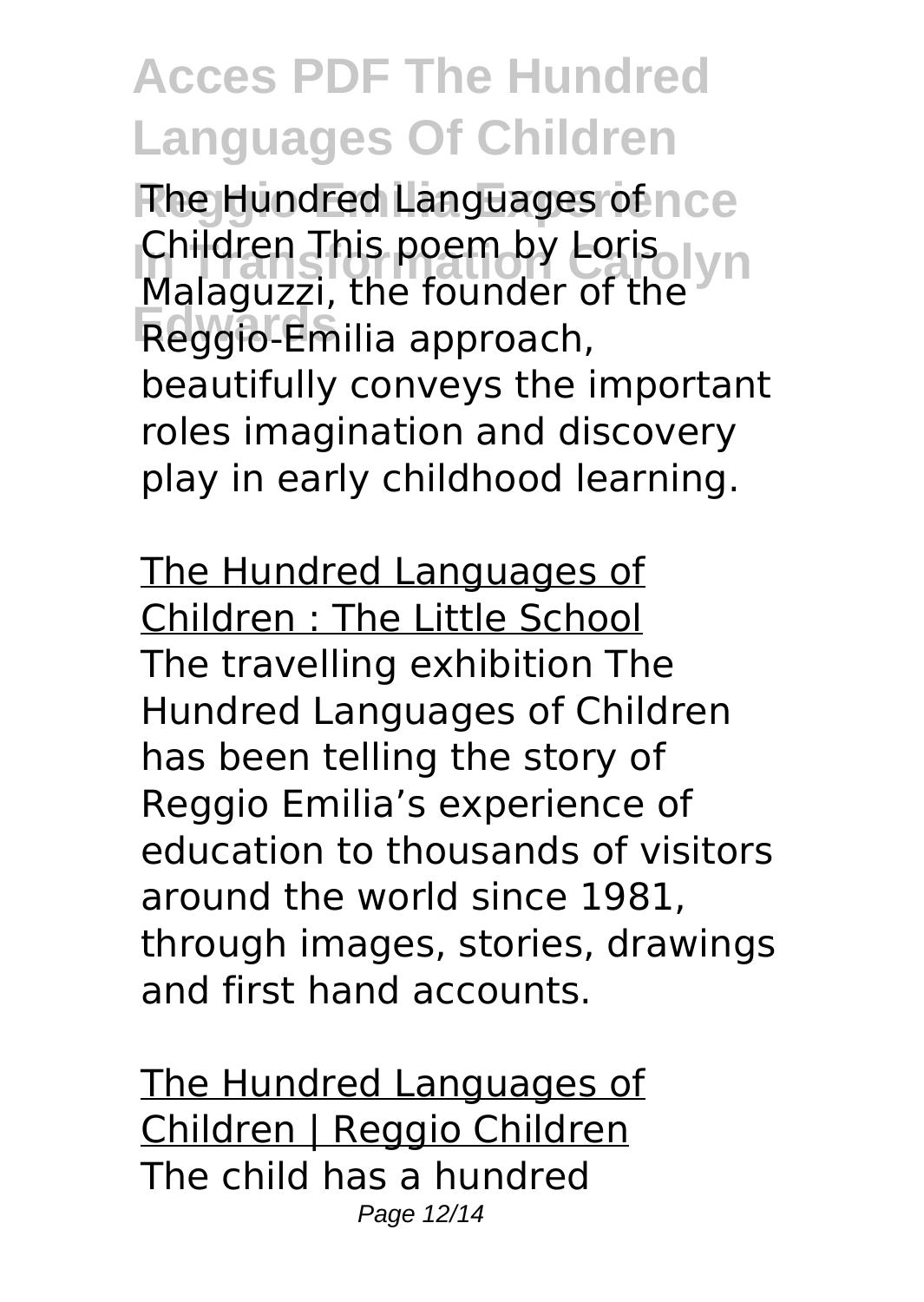languages a hundred hands a e hundred thoughts a hundred<br>wave of thinking of playing **Edwards** speaking. A hundred always a ways of thinking of playing, of hundred ways of listening of marvelling of loving a hundred joys for singing and understanding a hundred worlds to discover a hundred worlds to invent a hundred worlds to dream.

The One Hundred Languages of Children | Nursery World The hundred languages of children [electronic resource] : the Reggio Emilia experience in transformation / Carolyn Edwards, Lella Gandini, and George Forman, Editors - Penn State University Libraries Catalog.